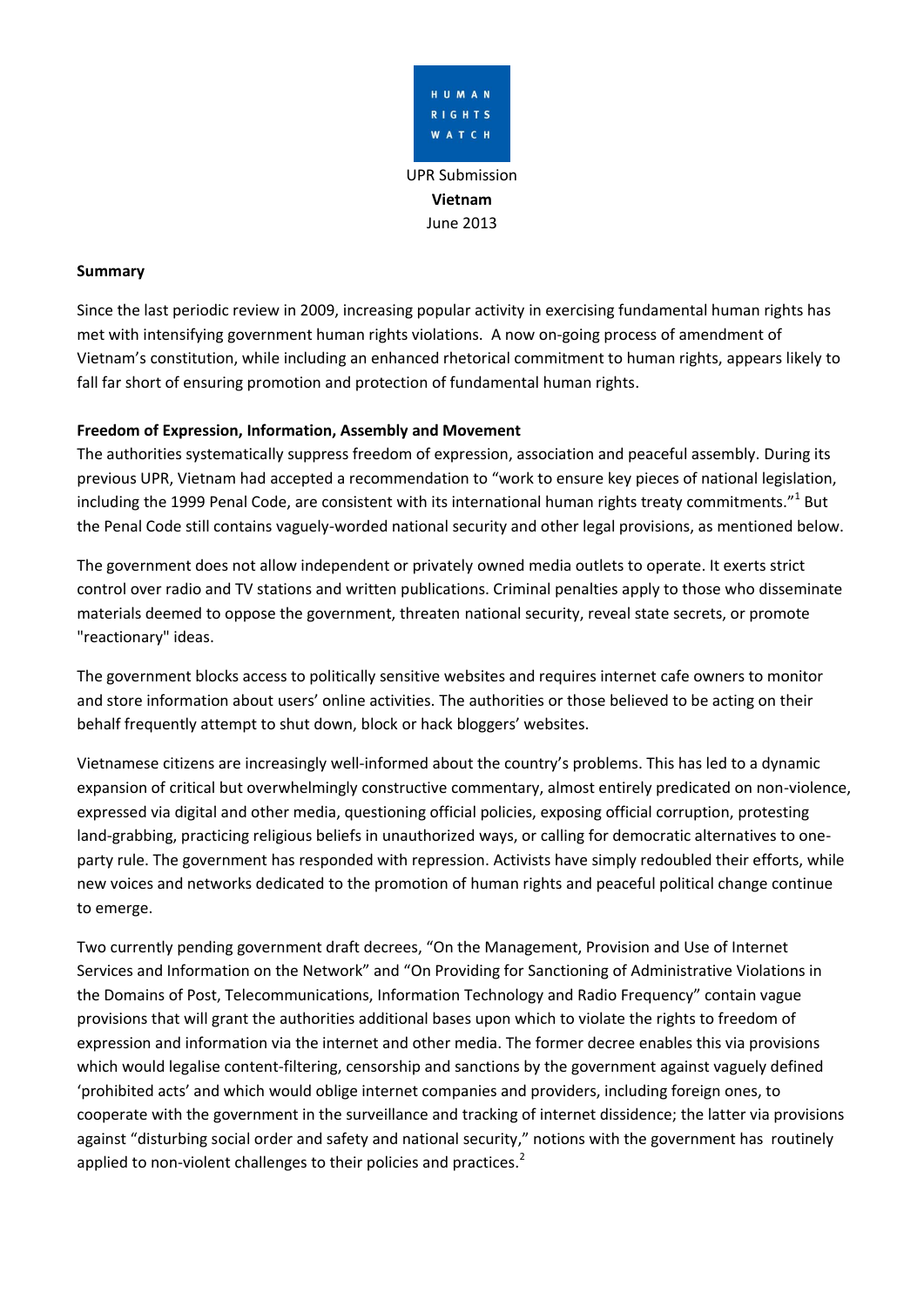Authorities arbitrarily arrest those deemed dissidents and hold them incommunicado for long periods without access to legal counsel or family visits, subject them to torture, and prosecute them in politically controlled courts that hand out long prison sentences for violating vaguely-worded national security and other legal provisions, such as penal code articles 79,<sup>3</sup> 87,<sup>4</sup> 88,<sup>5</sup> 89,<sup>6</sup> 91,<sup>7</sup> and 258.<sup>8</sup> In applying the elastic provisions of these and other laws, the courts preside over trials that fail to meet international fair trial standards.

The government is currently intensifying its routine practice of imposing long prison sentences, house arrest, "re-education" centres or involuntarily commitment to mental health institutions on people for the peaceful exercise of their right to freedom of expression, including by calling for the creation of a multi-party democracy in Vietnam. An escalation in political imprisonment is clear and worsening. The numbers sentenced in political trials have increased every year since 2010. In 2012, the figure was at least 40. In the first five months of 2013, it was at least 50, marking a sharp intensification of government attacks on critics. In two recent examples, Pham Nguyen Thanh Binh was sentenced on April 17, 2013 to three years' imprisonment plus three years' probation for writing and posting to the internet articles commenting negatively on government leadership and management; two young students, Dinh Nguyen Kha and Nguyen Phuong Uyen, were also sentenced on May 16, 2013 to eight and six years in jail, respectively, followed by three years' probation each, for distributing leaflets critical of state policies. On May 26, 2013, the police arrested blogger Truong Duy Nhat and charged him under article 258 of the penal code with "abusing democracy and freedom rights to infringe upon the interests of the state."

Legal and other provisions severely restrict exercise of the right to freedom of assembly. The authorities use requirements to seek official approval for public gatherings to prevent and punish any meeting, march or protest they deem politically or otherwise unacceptable. Such measures are applied to those wishing to question government domestic and foreign policies, demonstrate against alleged land-grabbing, carry out strikes in state-owned and private industries demanding better pay and conditions.

On May 5, 2013, authorities in three Vietnamese cities intervened with violence, temporary arrests, and concerted harassment to prevent and break up peaceful "human rights picnics" at which youthful bloggers and activists planned to disseminate and discuss the Universal Declaration of Human Rights and other human rights standards.

The government has repeatedly prevented critics from making trips outside Vietnam, citing "national security reasons." On May 10, 2013, Huynh Ngoc Chenh, the 2013 winner of Reporters without Borders Netizen of the Year Award, was prevented from leaving Ho Chi Minh City (Saigon) to fly to the United States.

#### **Torture, Cruel, Inhuman or Degrading Treatment and Death in Detention**

Contrary to its previous UPR commitment, Vietnam failed to accede to the UN Convention Against Torture.

Police brutality in all regions of Vietnam, including torture in detention and fatal beating, has been reported by official media and credible unofficial sources. In some cases, detainees died after beatings inflicted while they were in the custody of the police, such as the death of Ngo Thanh Kieu in May, Nguyen Manh Son in June and Nguyen Mau Thuan in August 2012. On May 29, 2013, Nguyen Van Duc died in the custody of the police of Vinh Long province. An autopsy reported that he died from "brain bleeding with cracks on his skull, crushed right brain, blood-clotted left brain, two broken ribs and broken sternum."

In other instances, victims were killed in public areas when police used what appears to have been excessive force. In some cases, police officers who caused the death of those held in detention were prosecuted and convicted, such as in the case of Nguyen Manh Son. But these are rare and in general police have impunity for their actions.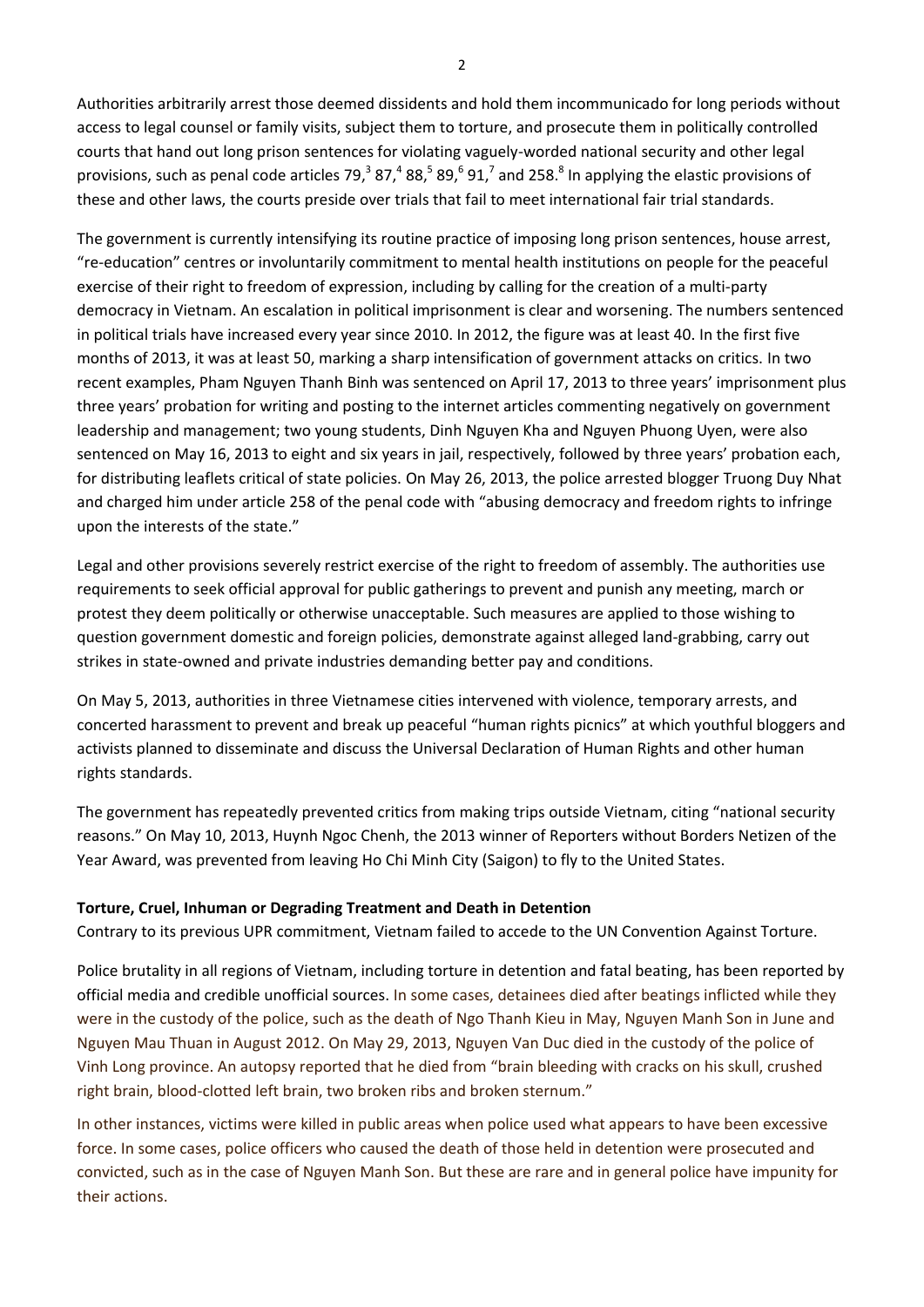Numerous sources also paint a credible picture describing a pattern according to which prisoners imprisoned for peaceful exercise of their basic human rights are targeted by imposition of conditions of detention amounting to cruel, inhuman or degrading treatment, including intentional deprivation of medical care for prisoners who are seriously ill, such as political prisoners Ho Thi Bich Khuong and Do Thi Minh Hanh, as well as Hoa Hao Buddhist activist Mai Thi Dung and in some cases elderly and frail, such as Nguyen Huu Cau, a political prisoner since 1982.

### **Right to a Fair Trial**

During its previous UPR, Vietnam noted a recommendation to "provide people detained under security or propaganda laws with...representation by legal counsel and a public trial,"<sup>9</sup> stating this pertained to already implemented measures. This is rarely the case in practice. Vietnamese courts continue to lack the independence and impartiality required by international law. Where the party or government has an interest in the outcome, judges are instructed and trial outcomes are not determined by the facts or law. Trials are commonly marred by procedural and other irregularities committed in order to achieve the politically predetermined outcome.

The practice of law to vigorously defend human rights remains hazardous for those who attempt it, sometimes resulting in detention on trumped-up charges, as in the case of lawyer Le Quoc Quan, arrested on December 27, 2012 and currently awaiting trial. Vietnam's Bar Association is subject to official political interference and restrictions to deter people from entering the profession, leading to a lack of lawyers. In cases deemed political or otherwise sensitive, the authorities apply legal and bureaucratic provisions arbitrarily to prevent prompt and proper access to their clients and the evidence against them.

Restrictions on observation of political trials by family members, human rights defenders, the media, diplomats and others often effectively mean the right to a public trial is breached. Attempts by bloggers and others deemed politically dangerous by the authorities to observe and report on political trials are regularly thwarted by police and other security forces, and by sometimes violent obstructive tactics conducted by vigilante or other elements operating on behalf of the authorities.

# **Forced Labor, Labor Rights and Land Rights**

Laws and regulations in force continue to authorize large-scale administrative detention without trial and the imposition of forced labor upon drug users and alleged drug users without any due process for so-called "labor therapy." The growing number of people held reached more than 40,000 in 2012. Some 123 centers across the country hold people, including children, pursuant to this regime, which is not subject to any form of due process or judicial oversight. It is characterized by severe ill-treatment and forced cultivation and processing of agricultural and other products.

The government bans all unions and other labor organizations except those it authorizes, creating a situation in which most of the hundreds of strikes occurring annually are illegal.

Current law, policy and practices enable involuntary evictions of people enjoying land tenure. Forced evictions have led to violent confrontations between people alleging violation of their land rights and the authorities.

#### **Freedom of Religion**

During its previous UPR in 2009, Vietnam noted a recommendation to "Step up efforts to ensure the full respect of freedom of religion and worship, including byreviewing laws," $10$  stating this pertained to already implemented measures.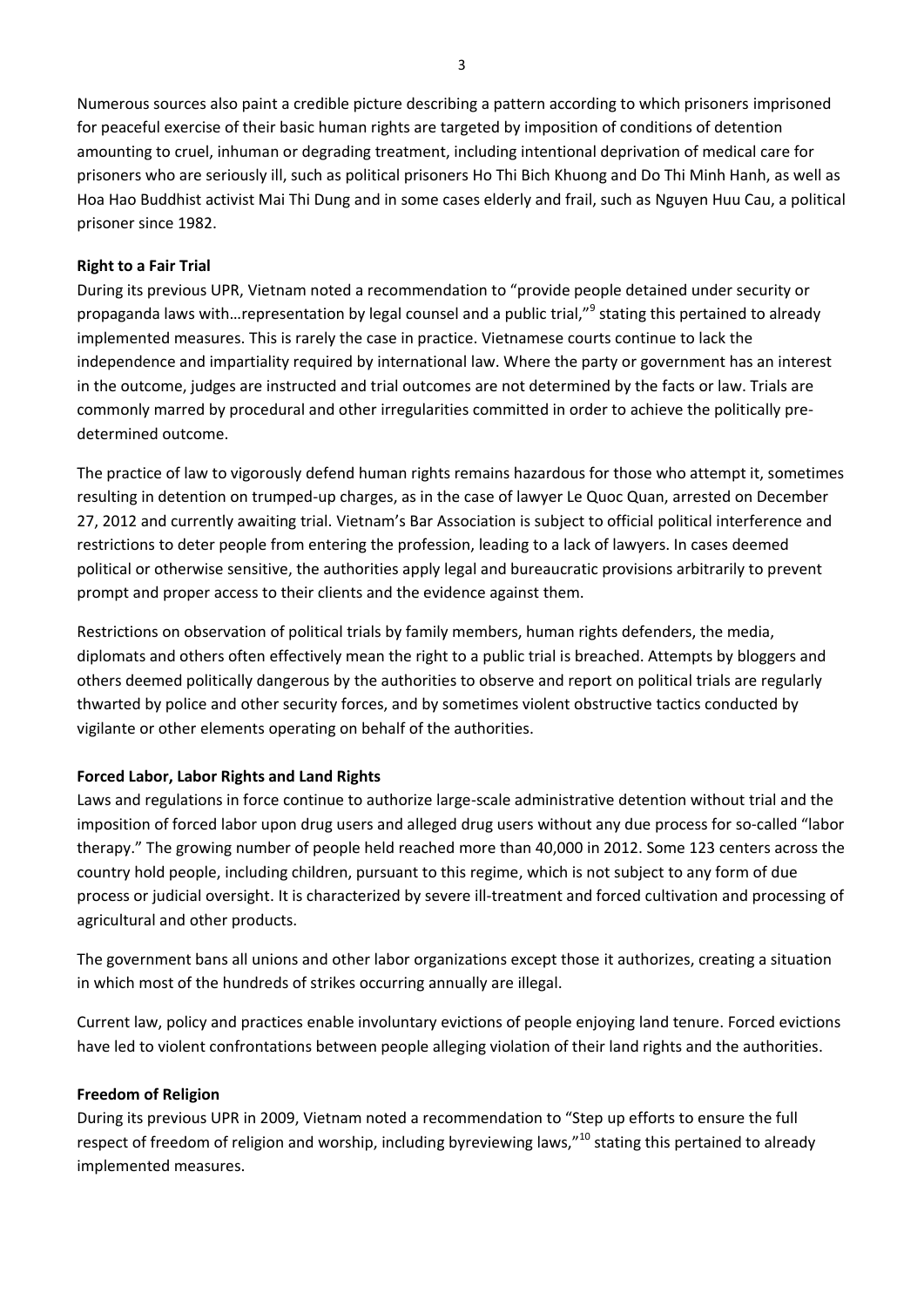However the government restricts religious freedom through legislation and registration requirements and by harassing and intimidating unsanctioned religious groups. Reinforcing previous powers, government Decree No 92, which entered into force on January 1, 2013, prohibits "manipulation of freedom of belief and religion" to "conduct propaganda against the state" or "undermine … national unity." The inclusion of onerous requirements for official permission to practice religious belief and vague prohibitions on expression effectively allow the authorities to selectively prohibit any religious activities they desire, reinforcing their practice of repeatedly targeting religious groups deemed politically subversive or otherwise undesirable. These include Catholic groups in Hanoi, Ho Chi Minh City, and Nghe An province; Protestant and Catholic groups among "national minorities" in upland areas of central and northern Vietnam and other locations, including Montagnard Christians, the outlawed Unified Buddhist Church, certain Cao Dai and Hoa Hao groups and certain congregations among Khmer Krom Theravada Buddhists in the Mekong Delta.

#### **Constitutional Reform**

Current discussions about amending the constitution formally opened for public comment on January 2, 2013. Officially proposed amendments include bans on discrimination on political, economic, cultural or social grounds (article 17),<sup>11</sup> acts of gender discrimination (article 27)<sup>12</sup> and acts which violate the rights of the child  $(\text{article }40).^{13}$ 

However, multiple qualifications and other loopholes weaken human rights proclamations, making it easily possible to use existing or proposed legislation to violate human rights:

- Draft article 15's affirmation that "human rights and citizens' rights are recognized, respected, protected and guaranteed by the state and the society according to the Constitution and law" is seriously undermined by the vague caveat that they can be "restricted in the case of necessity for the purpose of national defence, national security, social order, social safety, ethics and the community's health."<sup>14</sup>
- Draft article 16's affirmation of a constitutional "obligation of respecting the rights of others" is greatly weakened by its qualification that prohibition of the abuse of such rights might only be invoked under certain circumstances, such as when the abuse is deemed "to violate the interests of the country and the nation."<sup>15</sup>
- Draft article 23's proclamation of rights to inviolability of personal privacy, personal information and personal communication is brought into doubt by its provision for "the opening, control and seizure" personal communications whenever "stipulated by law."<sup>16</sup>
- Draft article 24's declaration of freedom of movement inside and outside the country raises the same uncertainty, as this can also be contradicted by unlimited "provisions of the law." Potentially negating qualifications also appear in draft article 24's provision that "the citizen shall enjoy freedom of belief and of religion," but only if he or she does not "misuse beliefs and religions to contravene" unspecified laws.<sup>17</sup>
- Draft article 26's declaration that "the citizen shall enjoy freedom of opinion and speech, freedom of the press, the right to be informed, and the right to assembly, form associations and hold strikes" is qualified by a statement that these are subject to undefined "provisions of the law."<sup>18</sup>

The government has invited public comments on amending the constitution, but it has retaliated against some critics and democracy activists who have done so. This appears to have been a factor in the recent arrest of Le Quoc Quan and the harassment and intimidation of other non-violent commentators, such as the journalist Nguyen Dac Kien, Buddhist activist Le Cong Cau, and the Anh Ba Sam website.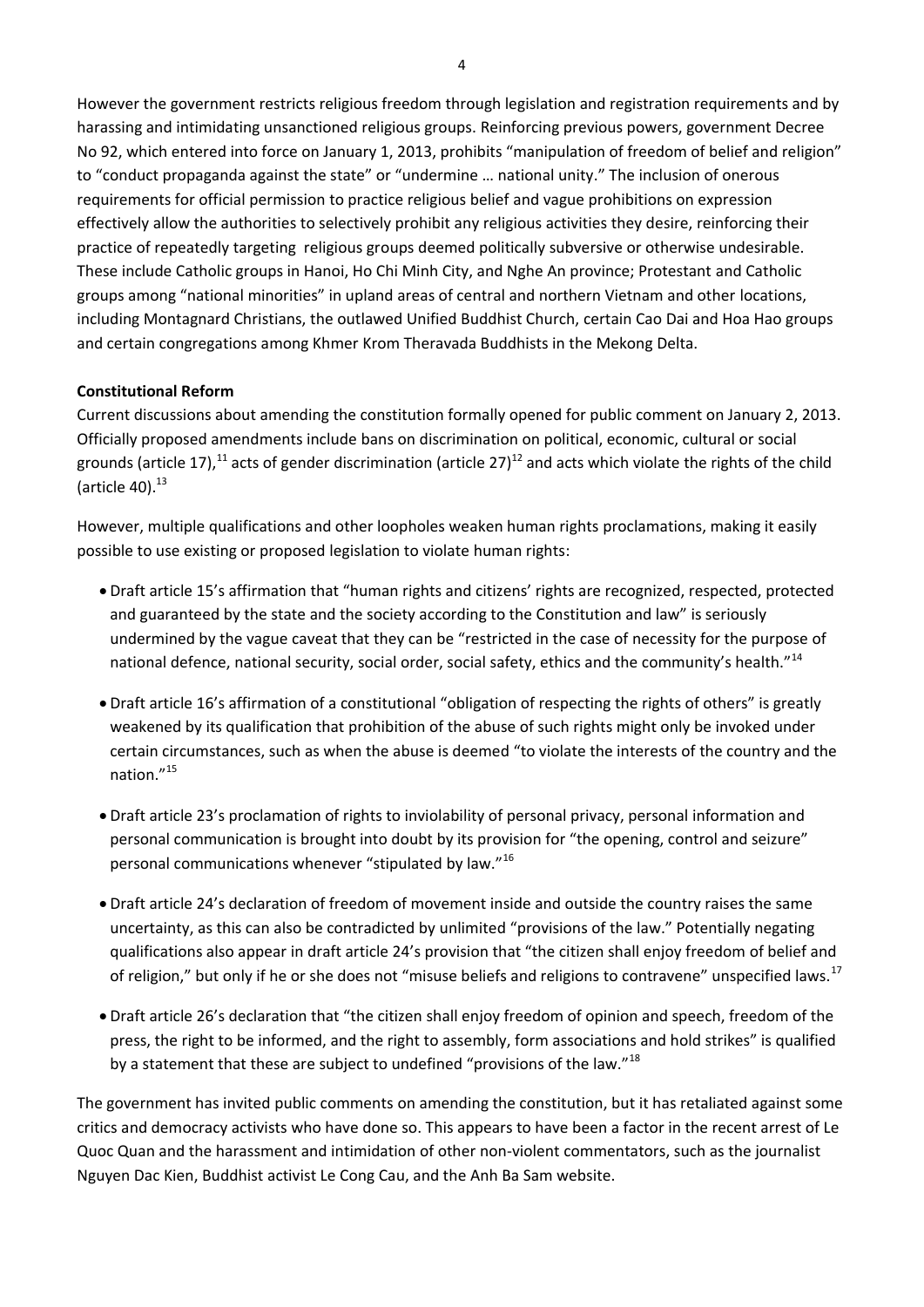#### **Key Recommendations to the Government of Vietnam**

- Release all people imprisoned, detained, or placed under house arrest, administrative detention, or involuntary commitment to mental hospitals or Social Protection Centers for the peaceful expression of political or religious beliefs, for exercise of socio-economic or cultural rights, or for promoting or protecting the rights of journalists, lawyers, bloggers, religious believers, workers and other persons exercising their rights. It should also drop all charges against and put a stop to harassment or intimidation of all such people.
- End criminalization of peaceful dissent, including by amending or repealing domestic laws and other texts that effectively outlaw such dissent and certain religious activities on the basis of imprecisely defined "national security" crimes, notably penal code articles 79, 87, 88, 89, 91, and 258.
- Abolish all legal justifications for forced labor and detention without trial for so-called "labor therapy" and instead bring forth legislation creating voluntary, evidence-based health and social services in the community that respect human rights of drug users.
- Repeal the Ordinance on Religion, Decree 92 and other legislation that enable authorities to prevent independent religious organizations from freely conducting peaceful religious activities, in accordance with international legal standards.
- Adopt legislation authorizing the publication of independent, privately-run newspapers and magazines, while removing filtering, surveillance, and other restrictions on internet usage, dropping pending decrees aimed at controlling the internet in violation of human rights and replacing them by regulations that are consistent with international human rights standards.
- Adopt legislation recognizing independent labor unions and ensure that regulation of public gatherings and demonstration, including those raising grievances about land issues and corruption, is done in conformity with international human rights norms.
- Drop all provisions that make possible land confiscation without due process, just compensation, and independent and impartial means of review.
- Include a general clause in the Constitution directly incorporating into Vietnamese law human rights as defined by international treaties ratified by Vietnam.
- Affirm in the constitution that customary international law and the general rules of international law have the force of law within Vietnam, and that no passage of it shall be interpreted or implemented in a manner that is inconsistent with or undermines international human rights standards.
- Include in the amended constitution a general clause stating that the rights and freedoms affirmed by it can only be restricted in the following ways: by a clear law; that the limitation is necessary in a democratic society for the protection of legitimate aims; and that the scope of a limitation referred to in the constitution shall not be interpreted so as to jeopardize the essence of the right concerned.
- Include in the Constitution explicit affirmation that judicial independence must be effected by mechanisms that will shield judges from external political pressures, in their appointment, discipline and assignment to cases and that does not give political authorities decisive powers over their careers.
- Enshrine in the Constitution the right to form political parties, specifying that any law on political parties should be drawn so as to allow the state to prohibit parties only on the grounds that they advocate violence or the overthrow of democracy.
- Become party to the Convention Against Torture and its Optional Protocol; the ILO Forced Labour Convention; the Conventions relating to the Status of Refugees and the Status of Stateless Persons; the Rome Statute; and the Convention on Transnational Organized Crime and its Protocol to prevent, suppress and punish trafficking in persons.
- Issue a standing invitation to all special procedures of the HRC.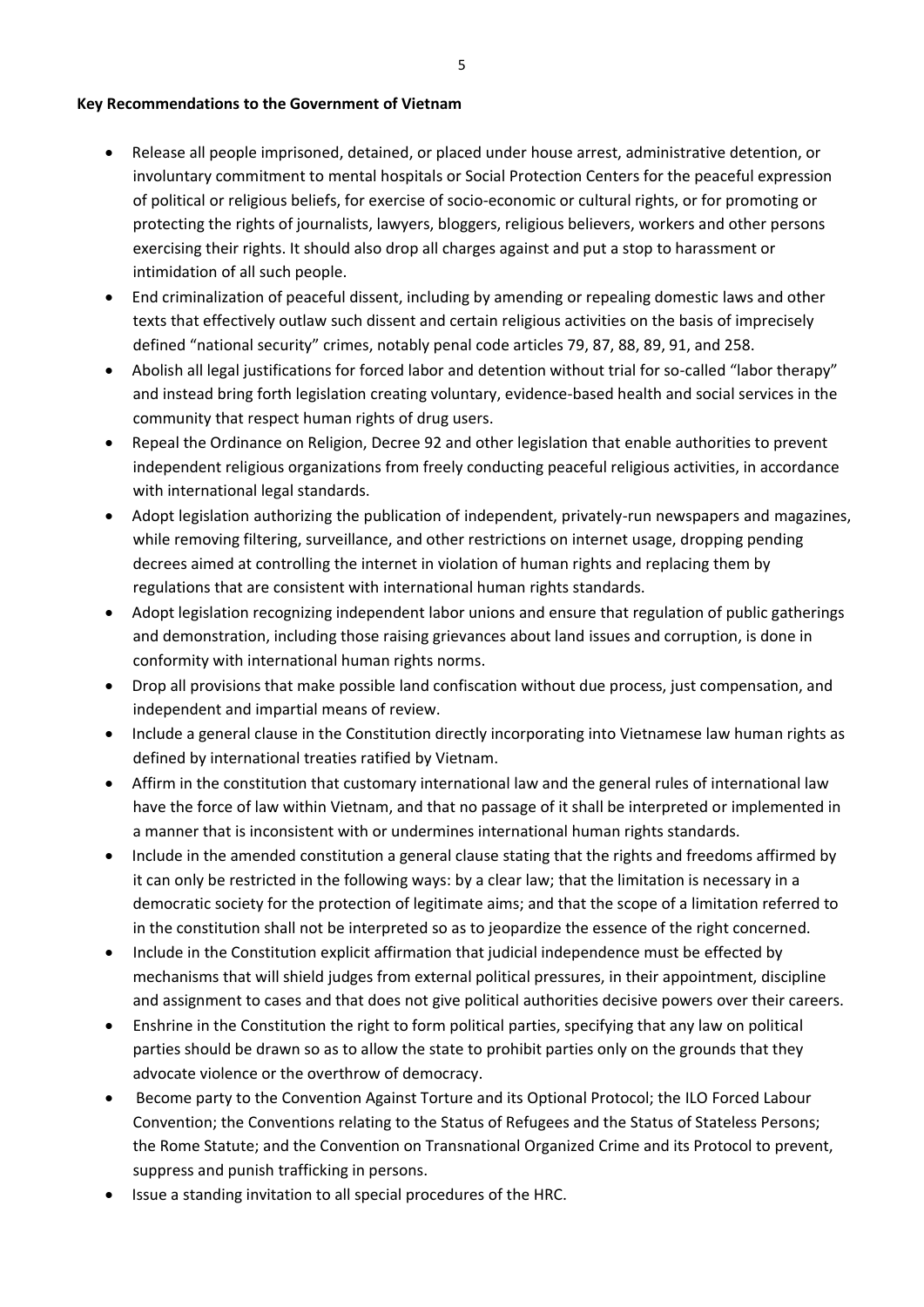#### **Annex: Endnotes**

<sup>1</sup>Paragraph 99.11, Report of the Working Group on the Universal Periodic Review: Viet Nam, Universal Periodic Review, 5 October 2009, A/HRC/12/11[: http://daccess-dds-ny.un.org/doc/UNDOC/GEN/G09/163/82/PDF/G0916382.pdf.](http://daccess-dds-ny.un.org/doc/UNDOC/GEN/G09/163/82/PDF/G0916382.pdf)

<sup>2</sup>For 2009-2012 cases, see: Human Rights Watch World Report 2013, January 2013: <u>http://www.hrw.org/world-report/2013/country</u>[chapters/vietnam;](http://www.hrw.org/world-report/2013/country-chapters/vietnam) Human Rights Watch World Report 2012, January 2012[: http://www.hrw.org/world-report-2012/world-report-](http://www.hrw.org/world-report-2012/world-report-2012-vietnam)[2012-vietnam;](http://www.hrw.org/world-report-2012/world-report-2012-vietnam) Human Rights Watch World Report 2011, January 2011: [http://www.hrw.org/world-report-2011/vietnam;](http://www.hrw.org/world-report-2011/vietnam) Human Rights Watch World Report 2010, January 2010: [http://www.hrw.org/world-report-2010/vietnam.](http://www.hrw.org/world-report-2010/vietnam)

<sup>3</sup> Penal Code, Article 79.- Carrying out activities aimed at overthrowing the people's administration

Those who carry out activities, establish or join organizations with intent to overthrow the people's administration shall be subject to the following penalties:

1. Organizers, instigators and active participants or those who cause serious consequences shall be sentenced to between twelve and twenty years of imprisonment, life imprisonment or capital punishment;

2. Other accomplices shall be subject to between five and fifteen years of imprisonment.

For 2013 cases using this provision, see [http://www.hrw.org/news/2013/01/09/vietnam-release-convicted-activists.](http://www.hrw.org/news/2013/01/09/vietnam-release-convicted-activists)

<sup>4</sup>Penal Code, Article 87.- Undermining the unity policy

 $\overline{a}$ 

1. Those who commits one of the following acts with a view to opposing the people's administration shall be sentenced to between five and fifteen years of imprisonment:

a) Sowing division among people of different strata, between people and the armed forces or the people's administration or social organizations;

b) Sowing hatred, ethnic bias and/or division, infringing upon the rights to equality among the community of Vietnamese nationalities; c) Sowing division between religious people and non-religious people, division between religious believers and the people's administration or social organizations;

d) Undermining the implementation of policies for international solidarity.

2. In case of committing less serious crimes, the offenders shall be sentenced to between two and seven years of imprisonment.

<sup>5</sup>Penal Code, Article 88.- Conducting propaganda against the Socialist Republic of Vietnam

1. Those who commit one of the following acts against the Socialist Republic of Vietnam shall be sentenced to between three and twelve years of imprisonment:

a) Propagating against, distorting and/or defaming the people's administration;

b) Propagating psychological warfare and spreading fabricated news in order to foment confusion among people;

c) Making, storing and/or circulating documents and/or cultural products with contents against the Socialist Republic of Vietnam.

2. In the case of committing less serious crimes, the offenders shall be sentenced to between ten and twenty years of imprisonment. For 2013 cases using this provision, see Human Rights Watch, Vietnam: Drop Charges for Leafleting, 15 May 2013: [http://www.hrw.org/news/2013/05/15/vietnam-drop-charges-leafleting.](http://www.hrw.org/news/2013/05/15/vietnam-drop-charges-leafleting)

<sup>6</sup>Penal Code, Article 89.- Disrupting security

1. Those who intend to oppose the people's administration by inciting, involving and gathering many people to disrupt security, oppose officials on public duties, obstruct activities of agencies and/or organizations, which fall outside the cases stipulated in Article 82 of this Code, shall be sentenced to between five and fifteen years of imprisonment.

2. Other accomplices shall be sentenced to between two and seven years of imprisonment.

<sup>7</sup>Penal Code, Article 91.- Fleeing abroad or defecting to stay overseas with a view to opposing the people's administration 1. Those who flee abroad or defect overseas with a view to opposing the people's administration shall be sentenced to between three and twelve years of imprisonment.

2. Organizers, coercers and instigators shall be sentenced to between five and fifteen years of imprisonment.

3. In the case of committing particularly serious crimes, the offenders shall be sentenced to between twelve and twenty years of imprisonment or life imprisonment.

<sup>8</sup>Penal Code, Article 258.- Abusing democratic freedoms to infringe upon the interests of the State, the legitimate rights and interests of organizations and/or citizens

1. Those who abuse the rights to freedom of speech, freedom of press, freedom of belief, religion, assembly, association and other democratic freedoms to infringe upon the interests of the State, the legitimate rights and interests of organizations and/or citizens, shall be subject to warning, non-custodial reform for up to three years or a prison term of between six months and three years. 2. Committing the offense in serious circumstances, the offenders shall be sentenced to between two and seven years of imprisonment.

<sup>9</sup>Paragraph 101.1, Report of the Working Group on the Universal Periodic Review: Viet Nam, Universal Periodic Review, 5 October 2009, A/HRC/12/11[: http://daccess-dds-ny.un.org/doc/UNDOC/GEN/G09/163/82/PDF/G0916382.pdf.](http://daccess-dds-ny.un.org/doc/UNDOC/GEN/G09/163/82/PDF/G0916382.pdf)